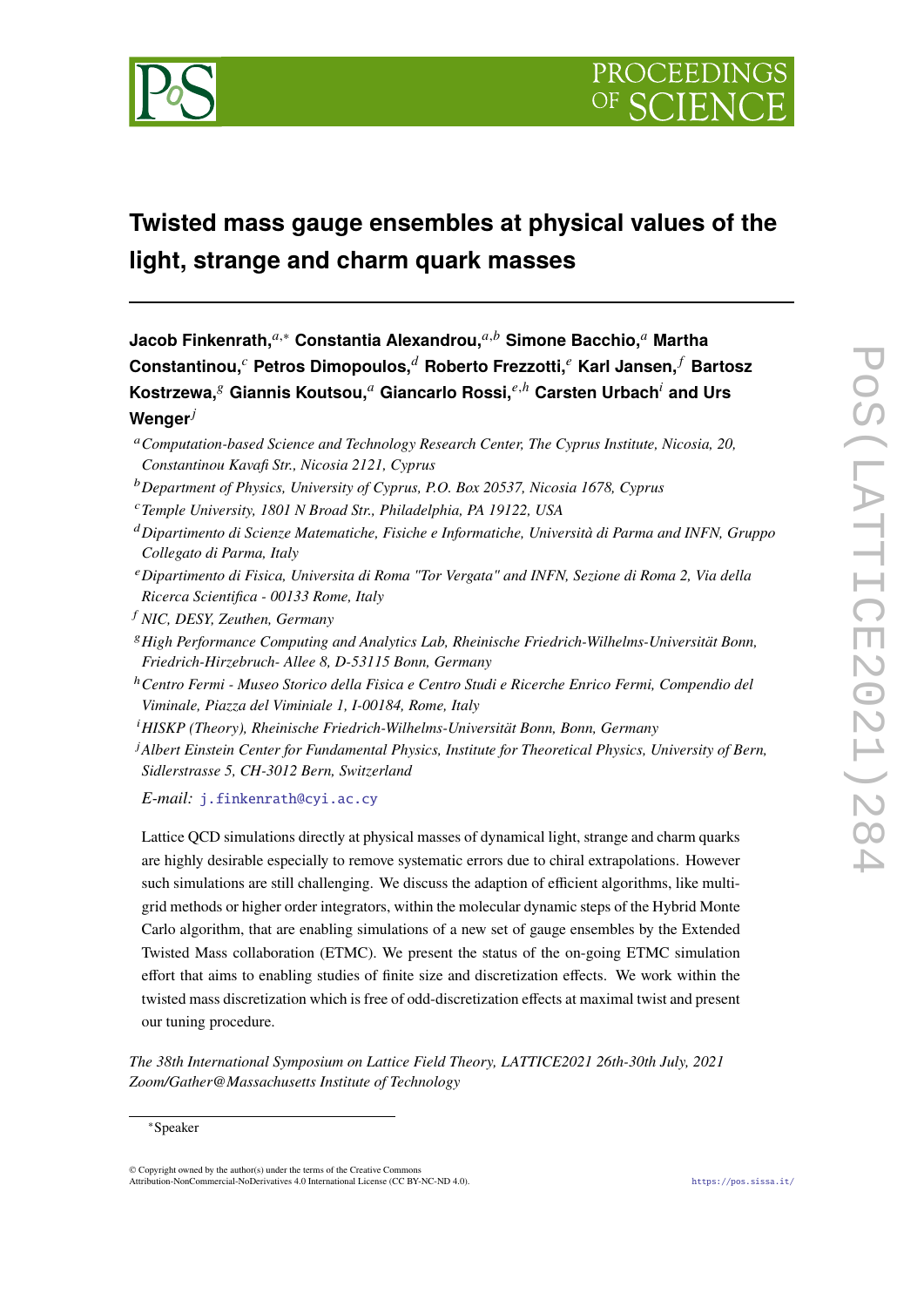<span id="page-1-0"></span>

**Figure 1:** Overview of the current  $N_f = 2 + 1 + 1$  twisted mass clover-improved ensembles. The left panel shows the ensembles according to their lattice extent in units of the pion mass, while the right panel shows them according to the pion mass. The dark blue circles show the non-physical point ensembles, the light blue already existing physical point ensembles and the red on-going simulations at the physical point.

# **1. Introduction**

During the past decade, progress has been made enabling simulations of twisted mass fermions at physical quark masses at several lattice spacings less than 0.1 fm and volumes as large as 9 fm [\[1,](#page-10-0) [2\]](#page-10-1). These ensembles drive the rich physics program of the Extended Twisted Mass collaboration (ETMC), which ranges from measurements of quark masses, precision measurements of CKMmatrix elements, hadron spectroscopy and scattering, nucleon structure, semi-leptonic decays and many other ETMC projects.

In this presentation, we overview the progress on the algorithmic and computational side that made the generation of these ensembles possible. More specifically, we discuss how to fix the parameters of the simulations, which needs a careful fine tuning procedure in order to achieve  $O(a)$ improvement, how to optimize the multigrid solver DDalphaAMG [\[3,](#page-10-2) [4\]](#page-10-3) and how to improve the force computation during the Hybrid Monte Carlo simulations. The use of a three level multigrid procedure comes with some limitation for current HPC machines equipped with CPUs that limit scalability. Furthermore, we present selected results using the generated statistics and discuss autocorrelations using the physical point ensembles.

# **2.** Status of Extended Twisted Mass Collaboration  $N_f = 2 + 1 + 1$  Simulations

Within ETMC, twisted mass clover-improved ensembles has beed generated at four different lattice spacings, namely  $a \sim 0.093$  fm,  $a \sim 0.08$  fm,  $a \sim 0.069$  fm and  $a \sim 0.057$  fm, referred to A-, B-, C- and D-lattices, respectively. We target pion mass ranges between 250 MeV and 135 MeV, with the exception of the A-lattices where ensembles with up to 350 MeV are generated. Ensembles with physical pion masses, also denoted as physical point ensembles, are generated at the B-, C-and D-lattice spacings. As depicted in Fig. [1,](#page-1-0) all physical point ensembles fulfil  $m_{\pi} \cdot L > 3.6$ . A larger volume ensemble is generated at the B-lattice spacing with  $m_{\pi} \cdot L = 5.3$ , to be used for finite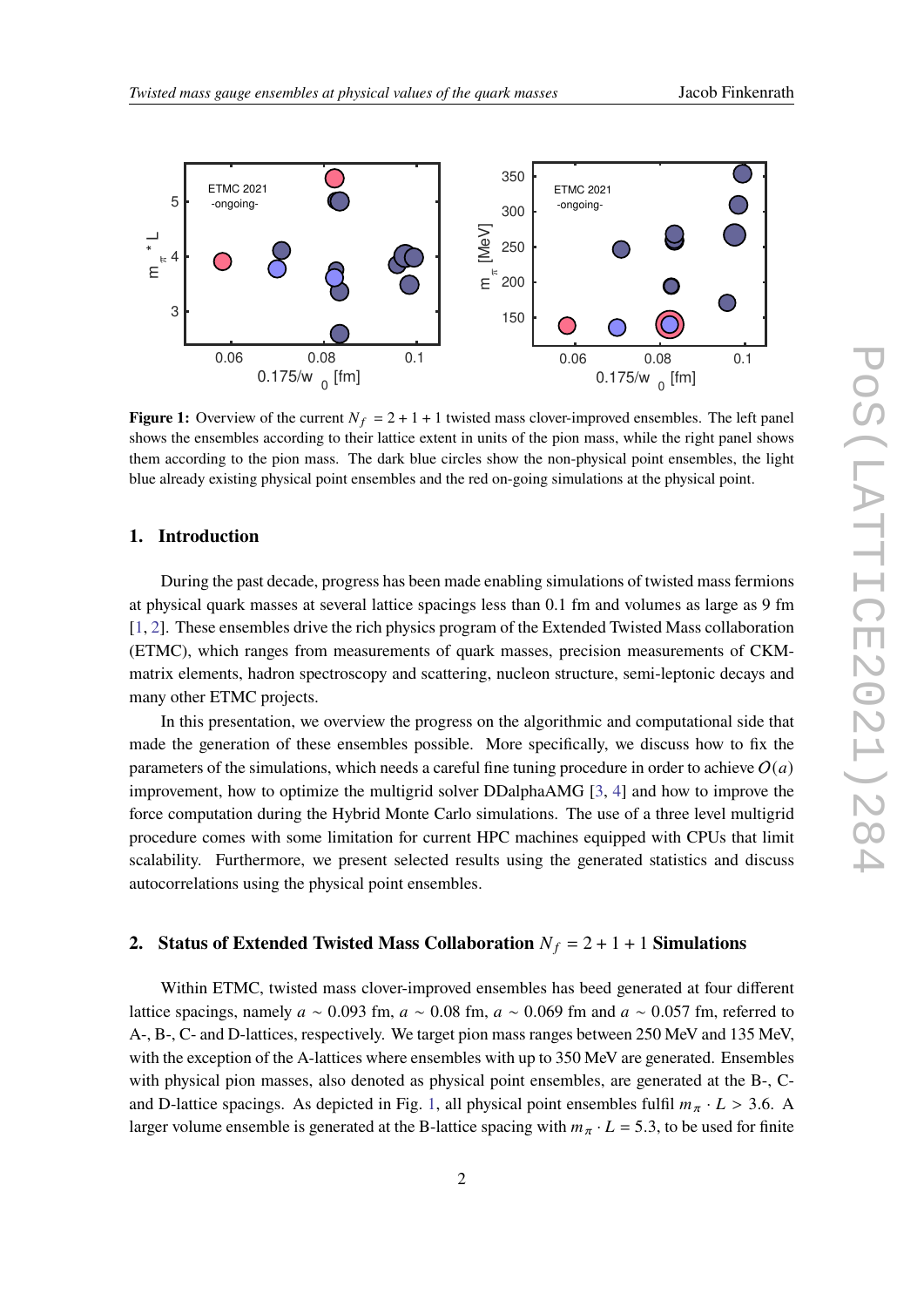<span id="page-2-0"></span>

| ensemble     | β     | c <sub>SW</sub> | К           | V/a <sup>4</sup>    | $a\mu_{\ell}$ | $a\mu_{\sigma}$ | $a\mu_{\delta}$ |
|--------------|-------|-----------------|-------------|---------------------|---------------|-----------------|-----------------|
| cA211.53.24  | 1.726 | 1.74            | 0.1400645   | $24^3 \times 48$    | 0.00530       | 0.1408          | 0.1521          |
| cA211.40.24  |       |                 |             | $24^3 \times 48$    | 0.00400       |                 |                 |
| cA211.30.32  |       |                 |             | $32^3 \times 64$    | 0.00300       |                 |                 |
| cA211.12.48  |       |                 | 0.1400650   | $48^3 \times 96$    | 0.00120       |                 |                 |
| cB211.25.24  | 1.778 | 1.69            | 0.1394267   | $24^3 \times 48$    | 0.00250       | 0.1246864       | 0.131052        |
| cB211.25.32  |       |                 |             | $32^3 \times 64$    | 0.00250       |                 |                 |
| cB211.25.48  |       |                 |             | $48^3 \times 96$    | 0.00250       |                 |                 |
| cB211.14.64  |       |                 |             | $64^3 \times 128$   | 0.00140       |                 |                 |
| cB211.072.64 |       |                 | 0.1394265   | $64^3 \times 128$   | 0.00072       |                 |                 |
| cB211.072.96 |       |                 |             | $96^3 \times 192$   | 0.00072       |                 |                 |
| cC211.20.48  | 1.836 | 1.6452          | 0.13875285  | $48^3 \times 96$    | 0.00060       | 0.106586        | 0.107146        |
| cC211.125.64 |       |                 |             | $64^3 \times 128$   | 0.00125       |                 |                 |
| cC211.06.80  |       |                 |             | $80^{3} \times 160$ | 0.00060       |                 |                 |
| cD211.17.64  | 1.900 | 1.6112          | 0.137972174 | $64^3 \times 128$   | 0.00170       | 0.087911        | 0.086224        |
| cD211.054.96 |       |                 |             | $96^3 \times 192$   | 0.00054       |                 |                 |

**Table 1:** Simulation parameters of the  $N_f = 2 + 1 + 1$  twisted mass clover-imporved ensembles.

volume studies. We target statistics exceeding 3000 MDUs for all ensembles. Parameters are listed in Table [1](#page-2-0) and can be also be found in Ref. [\[1\]](#page-10-0).

## **2.1 Twisted mass fermion action**

The  $N_f = 2 + 1 + 1$  ensembles are generated using the Iwasaki gauge action for the pure gauge, the  $N_f = 2$  mass-degenerate twisted mass fermion action with a clover term for the light quarks and the  $N_f = 1 + 1$  non-degenerate twisted mass fermion action for the strange and charm quarks. The non-degenerated twisted mass operator is given in the heavy doublet flavor space by

<span id="page-2-1"></span>
$$
D(\kappa, c_{sw}, \mu, \epsilon) = D_W(\kappa, c_{sw}) \otimes 1 + i\mu_{\sigma} \gamma_5 \otimes \tau_3 - \mu_{\delta} \otimes \tau_1 = \begin{bmatrix} D_W + i\gamma_5 \mu_{\sigma} & -\mu_{\delta} \\ -\mu_{\delta} & D_W - i\gamma_5 \mu_{\sigma} \end{bmatrix} (1)
$$

with  $D_W$  the clover improved Wilson Dirac operator,  $\kappa$  the Wilson hopping parameter,  $c_{SW}$  the clover parameter and  $\mu_{\sigma}$  and  $\mu_{\delta}$  the 1+1 twisted mass parameters [\[5\]](#page-10-4). Note that taking  $\mu_{\delta} = 0$  the mass-degenerate twisted mass operator in flavor space is recovered. Twisted mass fermions have several advantages. Lattice artefacts of odd power in  $a$  can be removed if the Partially Conserved Axial Current (PCAC) mass is tuned to zero, i.e.  $m_{PCAC}(\kappa) \rightarrow 0$  [\[6\]](#page-10-5). This can be done by fine tuning the bare Wilson quark mass parameter  $\overline{m} = 0.5/\kappa - 4$  to its critical mass  $\overline{m}_{crit} = 0.5/\kappa_{crit} - 4$ . Moreover, in the case of a finite twisted mass value, the operator  $D$  is non-singular. For the squared operator one gets in fact

$$
D^{\dagger}D = D_W^{\dagger}D_W + \mu^2, \qquad (2)
$$

with  $\mu$  playing the role of an infra-red cut-off for the eigenvalues of D. While this guarantees convergence of iterative methods, such as the conjugate gradient solver, the twisted mass term breaks isospin symmetry. This results in a mass-splitting within the pion triplet. The neutral pion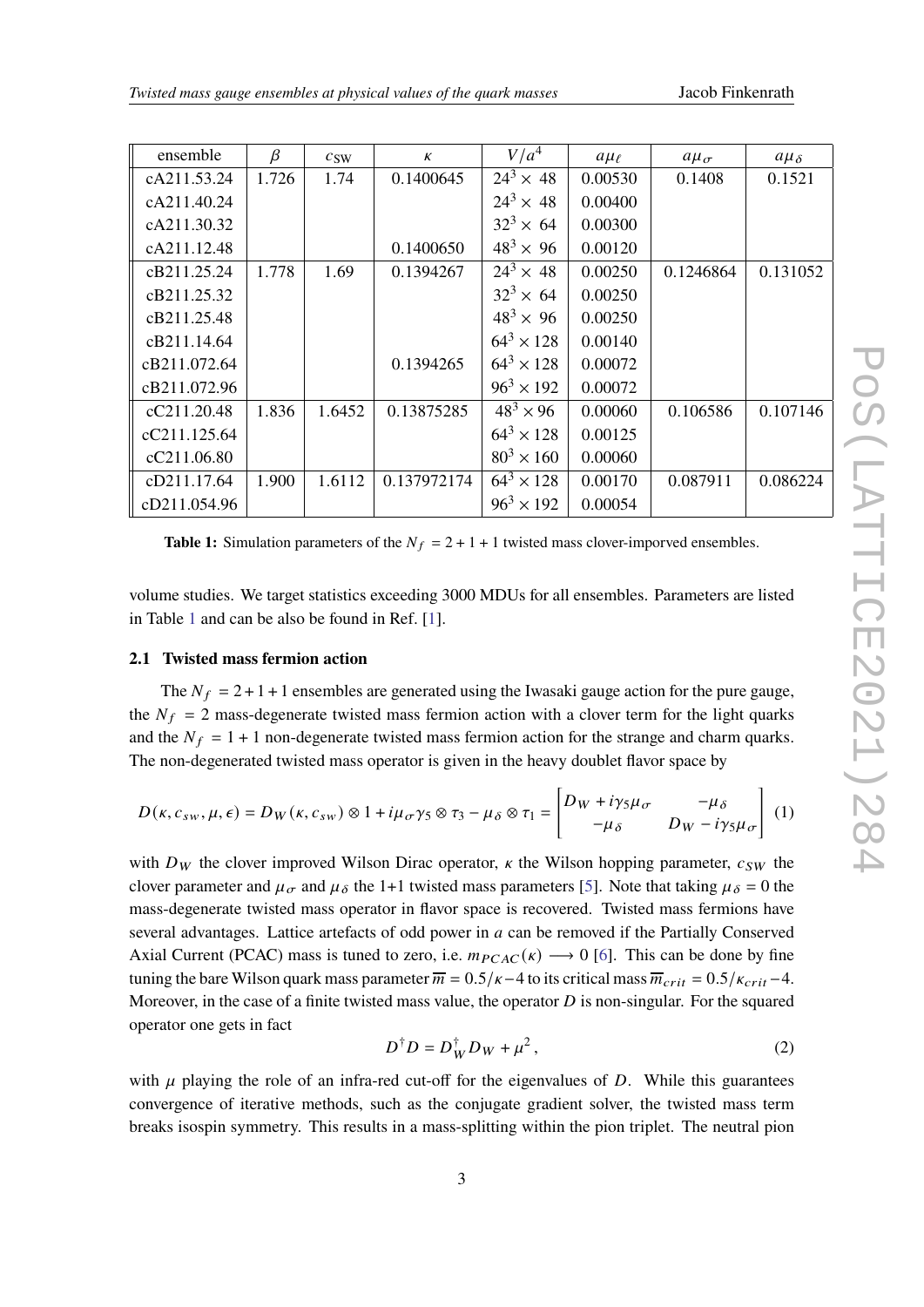mass is shifted with respect to the charged pion mass, which is given in next to leading order (NLO) chiral perturbation theory [\[7\]](#page-10-6) by

<span id="page-3-0"></span>
$$
a^{2}(m_{\pi^{0}}^{2} - m_{\pi^{+}}^{2}) = -c_{0} \cdot a^{2}. \qquad (3)
$$

This cut-off effect, if large, can give neutral pion mass of zero at finite quark masses and trigger a phase transition. For values of the neutral pion mass close to zero, tuning the PCAC mass to zero becomes notoriously difficult and such Monte Carlo simulations of twisted mass fermions become impossible. This prevented simulation at physical pion masses without a clover term.

Including a clover term, reduces lattice artefacts which decreases the mass gap between the charged and neutral pion given in Eq. [\(3\)](#page-3-0) to such an extent as to make simulations at values of  $a \sim 0.09$  possible [\[9\]](#page-10-7). For our setup we use 1-loop tadpole boosted perturbation theory [\[8\]](#page-10-8) to fix the value of the  $c_{SW}$  parameter, given by

<span id="page-3-1"></span>
$$
c_{SW} = 1 + 0.113(3) \frac{6}{\beta \langle P \rangle} \tag{4}
$$

with  $\langle P \rangle$  the plaquette.

#### **2.2 Parameter tuning**

In order to simulate  $N_f = 2 + 1 + 1$  twisted mass fermion ensembles at the physical point, we need to set the bare parameters for our action. The complete set of parameters is

$$
\{\beta, c_{SW}, \kappa, \mu_{\ell}, \mu_{\sigma}, \mu_{\delta}\} \,. \tag{5}
$$

Using an estimated initial guess, we can pre-select the value of the gauge coupling  $\beta$  that fixes  $c_{SW}$ via Eq. [\(4\)](#page-3-1). The bare-mass parameters of the twisted mass action that are left, namely

$$
\{\kappa, \mu_{\ell}, \mu_{\sigma}, \mu_{\delta}\}\tag{6}
$$

require careful fine tuning in order to guarantee  $O(a)$  improvement. This can be done by tuning the bare Wilson quark mass  $\kappa$  towards its critical value by requiring

<span id="page-3-2"></span>
$$
\frac{Z_A m_{PCAC}(\kappa, \mu_\ell, \mu_\sigma, \mu_\delta)}{\mu_\ell} < 0.1,\tag{7}
$$

with  $Z_A$  the axial renormalization factor. Note that the PCAC mass depends also on the heavy quark parameters  $\mu_{\sigma}$  and  $\mu_{\delta}$  of the non-degenerated twisted mass operator. Due to this dependence on the heavy quark pair, charm and strange, we utilise Osterwalder Seiler (OS) fermions [\[31\]](#page-11-0) to set the strange and charm quark mass. We then match the non-unitary setup of the OS-fermions with the unitary setup with non-degenerate twisted mass fermions. This results in three tuning conditions for the heavy quark parameters. The first two are given by

$$
C_1 = \frac{\mu_c^{OS}}{\mu_s^{OS}} = 11.8 \quad \text{and} \quad C_2 = \frac{m_{D_s}^{OS}}{f_{D_s}^{OS}} = 7.9 \tag{8}
$$

that set the strange and charm quark mass parameters in the OS sector. The full matching between OS and non-degenerate twisted fermions is finally done using the kaon mass  $m<sub>K</sub>$  by requiring

$$
m_K^{OS}(\mu_s^{OS}) \equiv m_K^{ND}(\mu_\sigma, \mu_\delta),\tag{9}
$$

which basically utilizes the renormalization factor ratio  $Z_P/Z_S$  and yields to the determination of  $\mu_{\sigma}$  and  $\mu_{\delta}$  via the relation  $\mu_{c,s}^{OS} = \frac{1}{Z_P} \left( \mu_{\sigma} \pm \frac{Z_P}{Z_S} \right)$  $\frac{Z_P}{Z_S} \mu_\delta\Big)$  .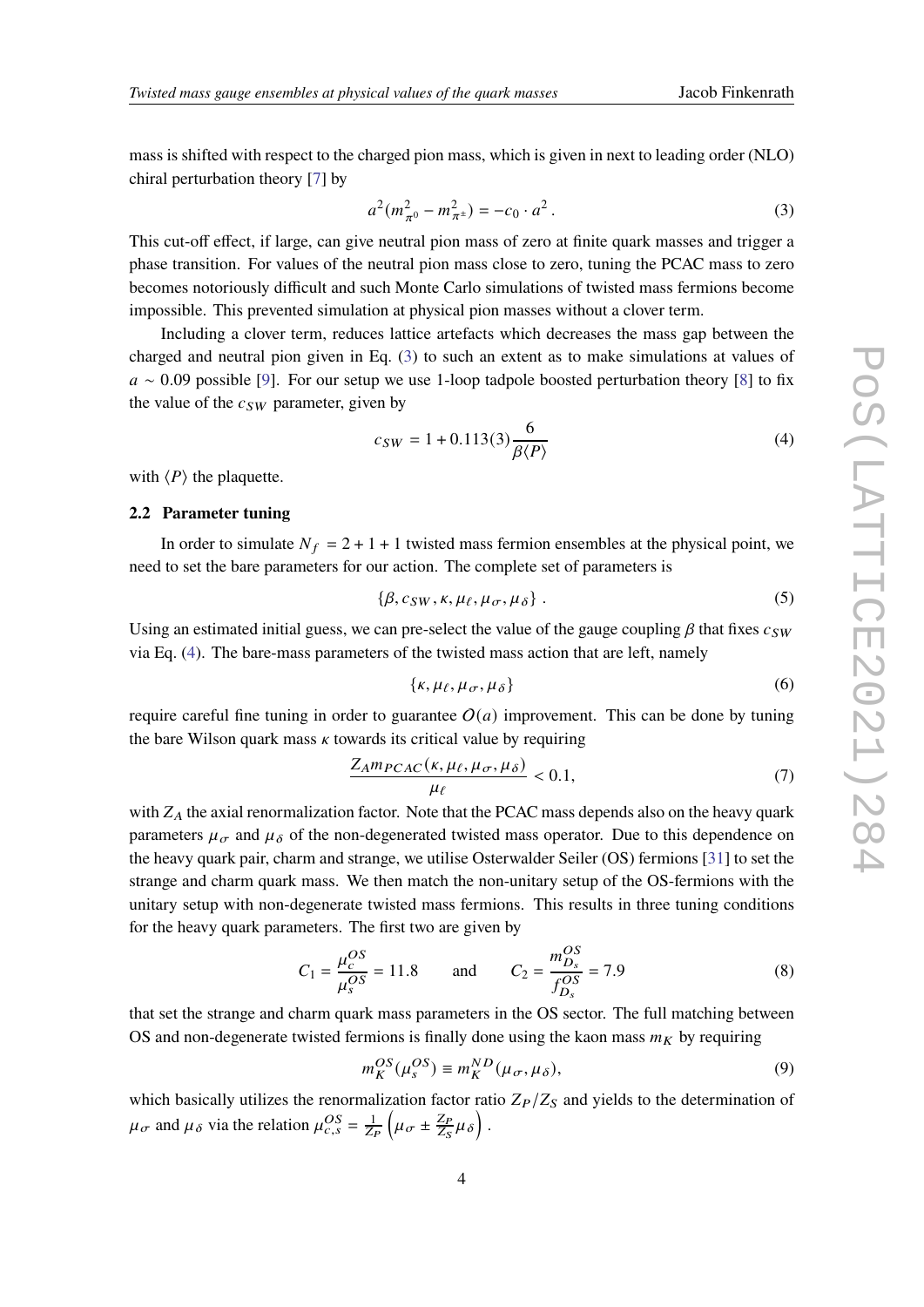<span id="page-4-0"></span>

**Figure 2:** The tuning procedure employed for the D-lattice spacings using reweighting on two tuning ensembles. We depict the dependence of the PCAC mass on the light twisted mass parameter  $a\mu_f$  (left), on the Wilson bare quark mass  $a\bar{m}$  (middle) the heavy quark parameter  $\mu_{\sigma}$  (right).

## **3. Parameter tuning**

For the tuning of the twisted mass parameters, we iterate the following steps: i) tune  $\kappa$  at constant  $\{\mu_{\ell}, \mu_{\sigma}, \mu_{\delta}\}$ ; ii) change  $\mu_{\ell}$  and retune  $\kappa$ ; iii) tune  $\{\mu_{\sigma}, \mu_{\sigma}\}$  and retune  $\kappa$ ; iv) reiterate until stability is reached. This procedure requires for the tuning of the A-, B- and C- ensembles to generate for each steps roughly two Markov chains with around 500 MDU, see [\[2\]](#page-10-1) for a detailed discussion for the case of the B-lattice spacing. For the D-lattice we modify the tuning procedure by making use of reweighting for all parameters  $\{\kappa, \mu_{\ell}, \mu_{\sigma}, \mu_{\delta}\}\$  [\[10–](#page-10-9)[12\]](#page-10-10). This reduces the number of ensembles needed for the tuning, namely to one per iteration circle.

With the help of reweighting by changing the bare parameters by 1% to 5% we could give an estimate of the first derivatives of  $am_{PCAC}(k, \mu_{\ell}, \mu_{\sigma}, \mu_{\delta})$ . This quantity was estimated in the case of the tuning procedure of the A-, B- and C-lattice spacings via generation of several ensembles.

For the tuning of the D-lattice spacing we generate two different ensembles at twisted mass values  $a\mu = 0.002$  and  $a\mu = 0.00125$  and volumes of  $V = 32<sup>3</sup> \times 64$  and  $V = 48<sup>3</sup> \times 96$ , respectively. We employ the fit Ansatz

$$
f(\overline{m}, \mu_{\ell}, \mu_{\ell}) = c_0 + c_1 \overline{m} + c_2 \mu_{\ell} + c_3 \mu_{\ell}
$$
 (10)

with bare quark mass  $\overline{m} = 1/2/\kappa - 4$ . We find for the fit coefficients  $c_0 = 0.51(2)$ ,  $c_1 = 1.37(6)$ ,  $c_2 = 0.04(2)$  and  $c_3 = 0.012(4)$ . The resulting uncorrelated fit with  $\chi^2 = 11.2$  is shown in Fig. [2,](#page-4-0) where we include all available data points generated by reweighting resulting in 19 degrees of freedom. The critical mass parameter at physical light quark mass of  $a\mu = 0.00054$  is given by  $k_{crit}^{D,(0)} = 0.137973465$ . Based on this estimate we generate 500 MDUs at our the physical point with  $a\mu = 0.00054$ , leading to a slightly negative PCAC mass of  $-4.4(7)10^{-5}$ . This does meet our criterion and thus we proceed to retune  $\kappa$  using our estimate for the slope  $\partial f / \partial \overline{m} = 1.37$  such that our final estimate for the critical Wilson mass parameter is given by  $\kappa_{crit}|_{\beta=1.9} = 0.137972174$ .

With this tuning procedure, that it is also outlined in ref. [\[2\]](#page-10-1) for the B-lattice spacing, we were able to successfully tune towards critical Wilson mass, achieving  $O(a)$ -improvement. Indeed as seen in Fig. [3,](#page-5-0) all ensembles fulfil the condition of eq. [7](#page-3-2) with  $m_{PCAC}/\mu < 4\%$  or better.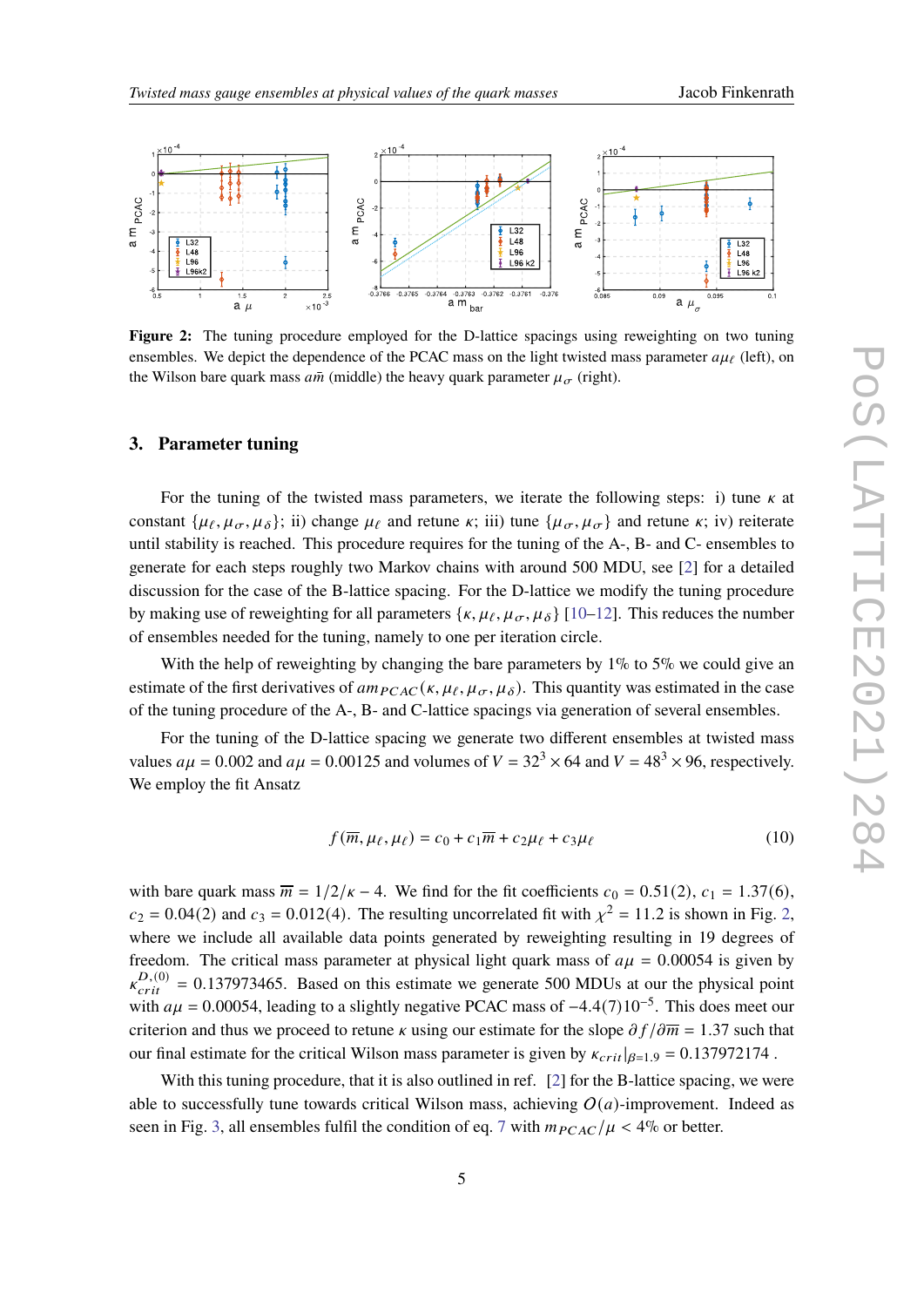<span id="page-5-0"></span>

Figure 3: The history of the PCAC mass for the physical point ensembles is plotted in units of molecular dynamics (MDUs) showing from top to bottom the cB211.072.64, cB211.072.96, cC211.060.80 and the two replicas of cD211.060.80 ensembles.

### **4. Simulation setup**

For the generation of the ensembles listed in Table [1,](#page-2-0) we use our open source software suite *tmLQCD* [\[14](#page-10-11)[–16\]](#page-11-1), which implements an optimised Hybrid Monte Carlo algorithm enabling the use of twisted mass operators of Eq. [\(1\)](#page-2-1) and improved gauge action with rectangular loops. For the molecular dynamics, we are using, for the mass-degenerated light quark doublet, even-odd Hasenbusch mass preconditioning with masses  $\{\rho_0 = \mu_\ell, \rho_1, \ldots, \rho_N\}$ , while for the heavy quark doublet, even-odd rational approximation of the square root of the non-degenerate twisted mass operator  $\hat{Q}_{ND}^2 = D_{ND,eo}D_{ND,eo}^{\dagger}$  is used [\[13\]](#page-10-12). Thus, the Boltzmann weight of our setup is given by

<span id="page-5-1"></span>
$$
W(U) = Z^{-1} \exp \left\{ -\beta S_{iwa}(U) + \text{Tr} \ln \{ W_{oo}(\rho_0, \mu_\sigma) \} - \sum_{j=1}^N \phi^\dagger \left[ \frac{q_i}{\hat{Q}_{ND}^2 + \mu_i} \right] \phi \right\}
$$

$$
- \prod_{j=1}^{N-1} \eta_j^\dagger (1 + \Delta^2 \rho_{j-1,j} (\hat{Q}^2 + \rho_{j-1}^2)^{-1} \eta_j - \eta_N^\dagger (\hat{Q}^2 + \rho_N^2)^{-1} \eta_N \right\}.
$$

For a more detailed discussion see Appendix A of Ref. [\[1\]](#page-10-0). Our simulation code *tmLQCD* provides currently a link to the algebraic multigrid solver library DDalphaAMG, which provides routines for the twisted mass operator [\[4\]](#page-10-3) and for the non-degenerated twisted mass operator [\[18\]](#page-11-2) that can speed-up the smallest shifts within the rational approximation. Additionally, we have employed the mixed-precision linear solver provided by the software package *QPhiX* [\[19–](#page-11-3)[23\]](#page-11-4), which can be utilized for the larger mass shifts, where the algebraic multigrid solver becomes less effective.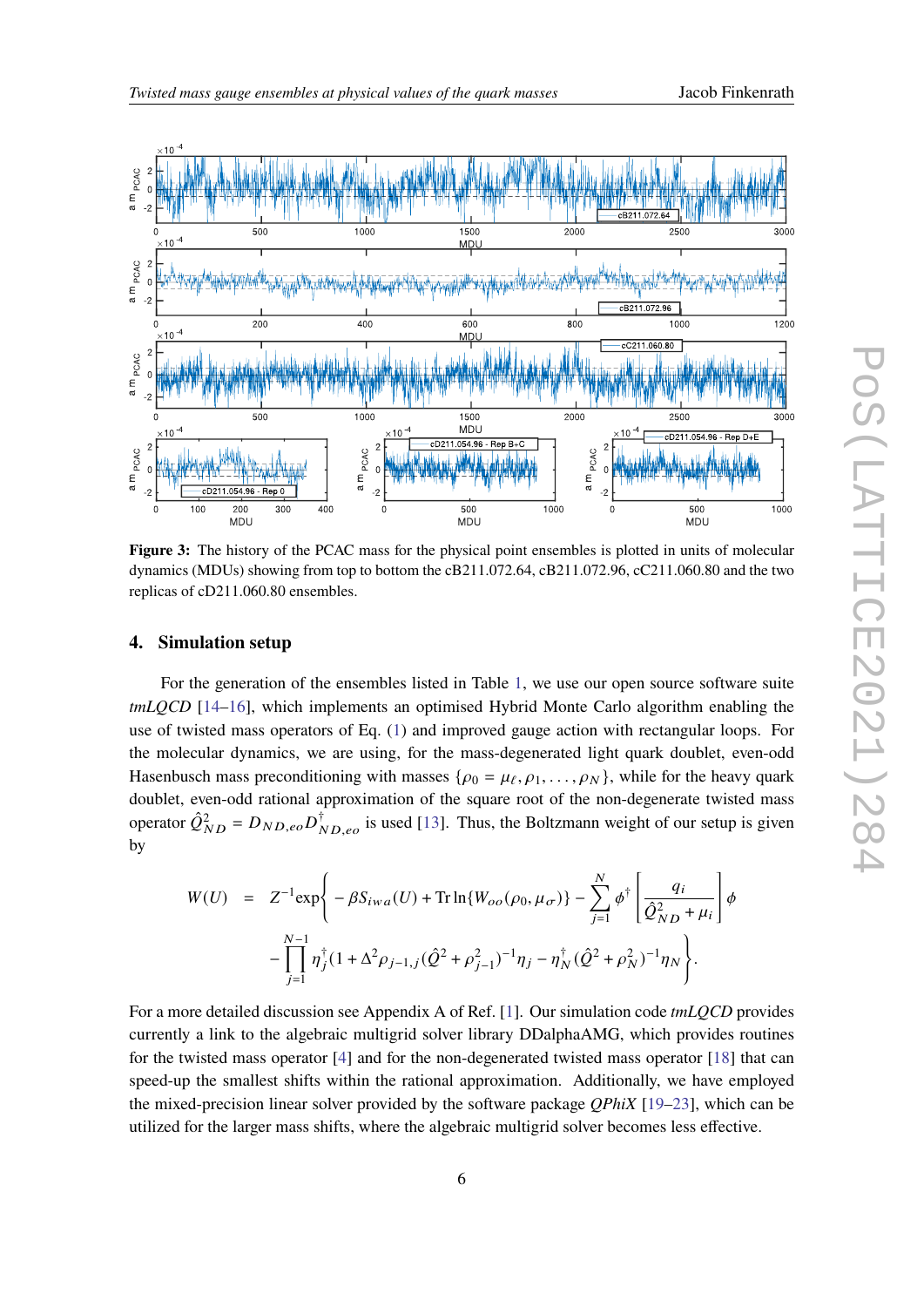<span id="page-6-0"></span>

Figure 4: The requirements of a three level multigrid method within HMC simulations are shown.The left panel shows the scalability for three different volumes on SuperMUC-NG. The middle panel shows the memory requirements and the right panel illustrates the reversibility violation as a function of the solver residual.

### **4.1 Application of HMC with multigrid solver**

For all simulations of the physical point ensembles, we take advantage of the highly reduced computational costs of using multigrid solvers within the force calculation, see e.g. [\[4\]](#page-10-3). The use of multigrid solver within the integration of Hamiltons molecular dynamics requires some additional care and comes with some limitations. Namely, the scalability on HPC systems, such as SuperMUC-NG, is limited by the volume of the coarsest grid within the multigrid procedure. This limits the strong scaling window, as depicted in Fig. [4,](#page-6-0) breaking down for a three-level MG method for a lattice of size  $V = 64^3 \times 128$  at around 80 Skylake nodes, and for a lattice of size  $V = 96^3 \times 192$ at around 420 Skylake nodes. This results in a roughly scaling of the upper bound of the strong scaling window by  $L^3$  or  $V^{3/4}$  and limits the maximal effective parallelisation of our HMC.

The lower bound of the working window using a multigrid solver is determined by memory requirements. In fact prolongation and restriction operators required for projecting iteration vectors from level to level and building up the coarser operators, need allocation of  $O(20)$  full vectors, a number which scales with the size of the volume. On SuperMUC-NG with 192 GB RAM per node this introduces a hard limit for the minimal parallelisation, given by about 16 nodes for lattice size of  $V = 64^3 \times 128$  and increasing to 80 nodes for a volume of  $V = 96^3 \times 192$ .

The usage of a multigrid solver not only limits the scalability window, but can also compromise the correctness of the HMC sampling. By reusing and updating the coarse grid operators and the corresponding prolongation and restriction operators from previous integration steps, the reversibility criterium, which is needed to fulfil detailed balance, is violated. In order to assess the magnitude of the effect, we studied reversibility violation within the HMC using a test volume with size  $V = 32<sup>3</sup> \times 64$  and measuring the variance of  $\delta \Delta H$  for different solvers.  $\delta \Delta H$  is given by the difference of the Hamiltonian at the beginning of the trajectory with the Hamiltonian integrated to  $\tau = 1$  and integrated back to the start. As discussed in Ref. [\[17\]](#page-11-5) for variances below 0.01 no deviations from the expectation values, such as the plaquette, are found. To match the same precision in  $\sigma^2(\delta \Delta H)$  as the mixed-precision solver of QPhiX, the square residual of the multigrid solver needs to be two orders of magnitudes smaller. For all our physical point ensembles, we checked reversibility and find that for the selected solver criteria (see [\[1\]](#page-10-0)),  $\sigma^2(\delta \Delta H)$  is below the bound of set in Ref. [\[17\]](#page-11-5).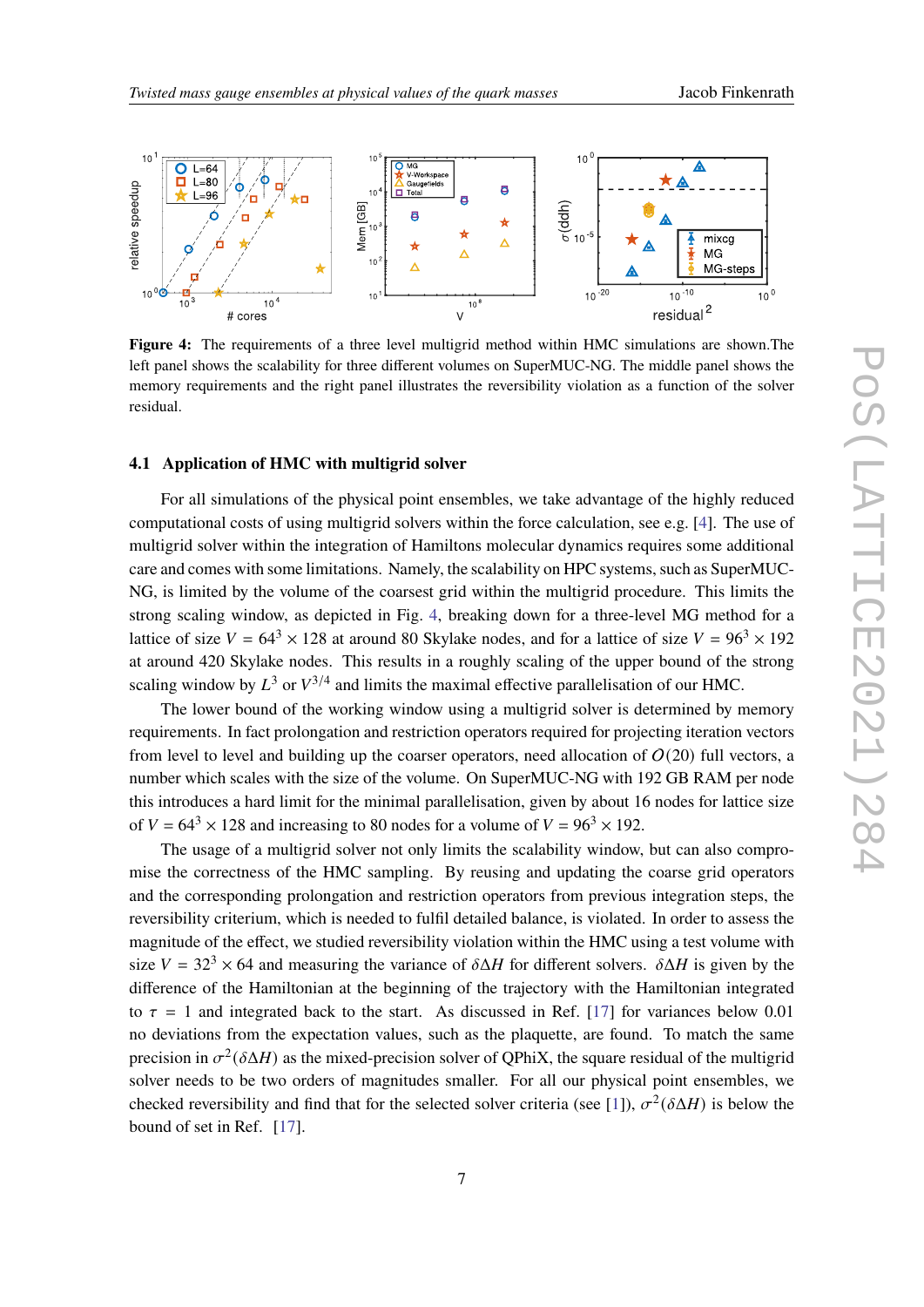<span id="page-7-0"></span>

**Figure 5:** Comparison of different numerical integrators. The variance of the energy violation is plotted as a function of the step size for a test ensemble of volume  $V = 24^3 \times 48$ .

### **4.2 Nested force gradient integrator**

The computational cost of molecular dynamics scales with the number of integration steps. At constant acceptance rate it follows cost  $\propto V^{1+\frac{1}{2n}}$  with *n* the order of the selected integrator. Thus higher order schemes have a better volume scaling. A class of various different simplectic reversible integration schemes are discussed in Ref. [\[26\]](#page-11-6). This includes schemes improved with force gradient terms. For example, the second minimal norm scheme can be extended to fourth order

$$
\Delta(h) = e^{h\frac{1}{6}\hat{B}}e^{h\frac{1}{2}\hat{A}}e^{h\frac{2}{3}\hat{B}-\frac{1}{72}h^3\hat{C}}e^{h\frac{1}{2}\hat{A}}e^{h\frac{1}{6}\hat{B}}
$$
(11)

by including the force gradient term C, which is given by  $C = 2\sum_{x=1}^{V,3} y = 0$  $\partial S$  $\overline{\partial U_\nu(x)}$  $\partial^2 S$  $\overline{\partial U_{\nu}(x)\partial U_{\mu}(x)}$ . The additional second derivate term, needed in the force gradient term, can be approximated by an additional force term, as outline in Ref. [\[25\]](#page-11-7). This not only reduces the cost of the calculation of one force calculation but also simplifies the application by implicitly taking care of cross-terms between different parts of the actions. It turns out that the force gradient improves the minimal norm scheme of Eq. [11](#page-5-1) and outperforms for larger volumes the other integrators, as shown in Fig. [5](#page-7-0) for a  $L = 24$  lattice. Note that to tune the nested integrator setup we minimise the cost function at constant acceptance rate using an effective model for the higher order terms in line with Ref. [\[27\]](#page-11-8).

#### **4.3 Computation costs**

A summary of the improvements and the achieved reduction in computational costs per HMC trajectory are shown in Fig. [6.](#page-8-0) By enabling DDalphaAMG within the HMC, there is a reduction of the computational cost per trajectory by more than one order of magnitude [\[4\]](#page-10-3). In addition, the adaptation of DDalphaAMG to the non-degenerate twisted mass operator speeds up the nondegenerated sector, as discussed in Ref. [\[18\]](#page-11-2). The use of higher order integrators has given further improvements, especially going to larger volumes, such as  $L = 96$  [\[28\]](#page-11-9). Note that there is still space for further improvements, for example, by coarse level improvements, which are currently under investigation. Moreover, a multi right handside version of DDalphaAMG is available, which, however to utilize, would require larger refraction of the force computation [\[29\]](#page-11-10). We are investigating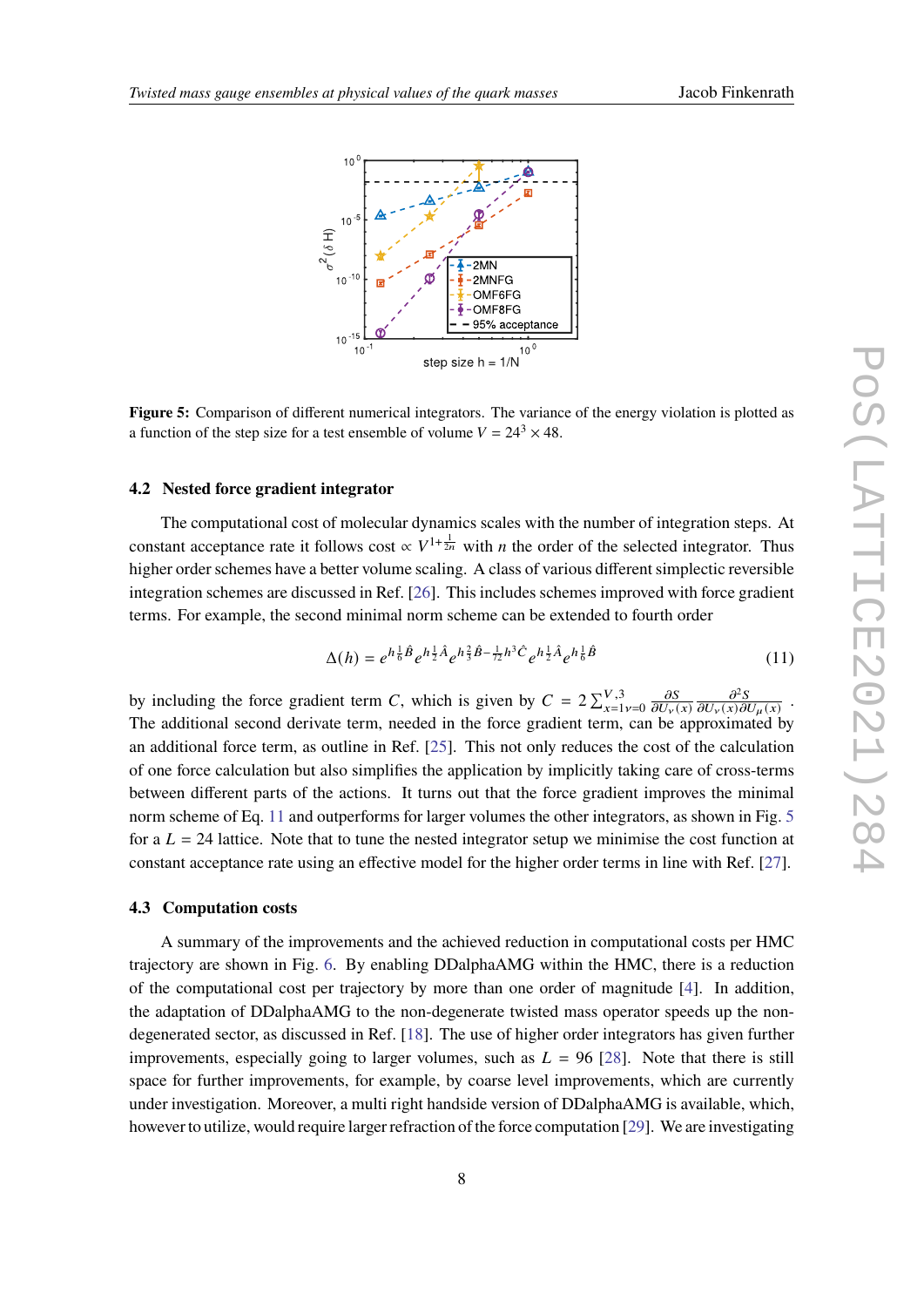

<span id="page-8-0"></span>

**Figure 6:** The computational cost of a trajectory for  $N_f = 2 + 1 + 1$  simulations as a function of the lattice spatial extent  $L$ .

how this potentially could be adapted within a lattice QCD python API [\[32\]](#page-11-11), which is currently under development.

#### **4.4 Autocorrelations at the physical point**

One major unsolved challenge in lattice QCD with periodic boundary conditions is adequate sampling of different topological sectors at very fine lattice spacings [\[30\]](#page-11-12). We have monitored the gauge definition of the topological charge  $Q$  at gradient flow time  $t_0$ . As expected for our range of lattice spacings between  $a \sim 0.057$  fm to  $a \sim 0.082$  fm, the topological charge is fluctuating well between topological sectors. Moving towards finer lattice spacing, we have currently indication for an increase of the autocorrelation time, hinting at the fact that for simulations below  $a < 0.045$  fm further algorithmic improvements will be needed in order to sample the topological charge properly within 3000 MDUs.

## **5. Conclusions**

With the current ensembles we are able to study finite volume and lattice spacing artefacts directly at the physical point. Using the three ensembles cB211.072.64, cC211.060.80 and cD211.054.96, we can take the continuum limit, and with the two ensembles at the B-lattice spacing we can study finite volume effects. In the future, we are planing to simulate at larger volumes and explore new approaches for enabling simulations at lattice spacings smaller than 0.05 fm, which are currently limited by the critical slowing down of the algorithms and their scalability with the volume. Due to the behavior of the strong scaling window of our multigrid solver DDalphaAMG, the real time per trajectories will further increase resulting in longer generation times per ensemble. We are taking this issue into account in our future software development, by improving and enabling linking to state-of-the-art QCD software libraries within tmLQCD, such as QUDA, as well as by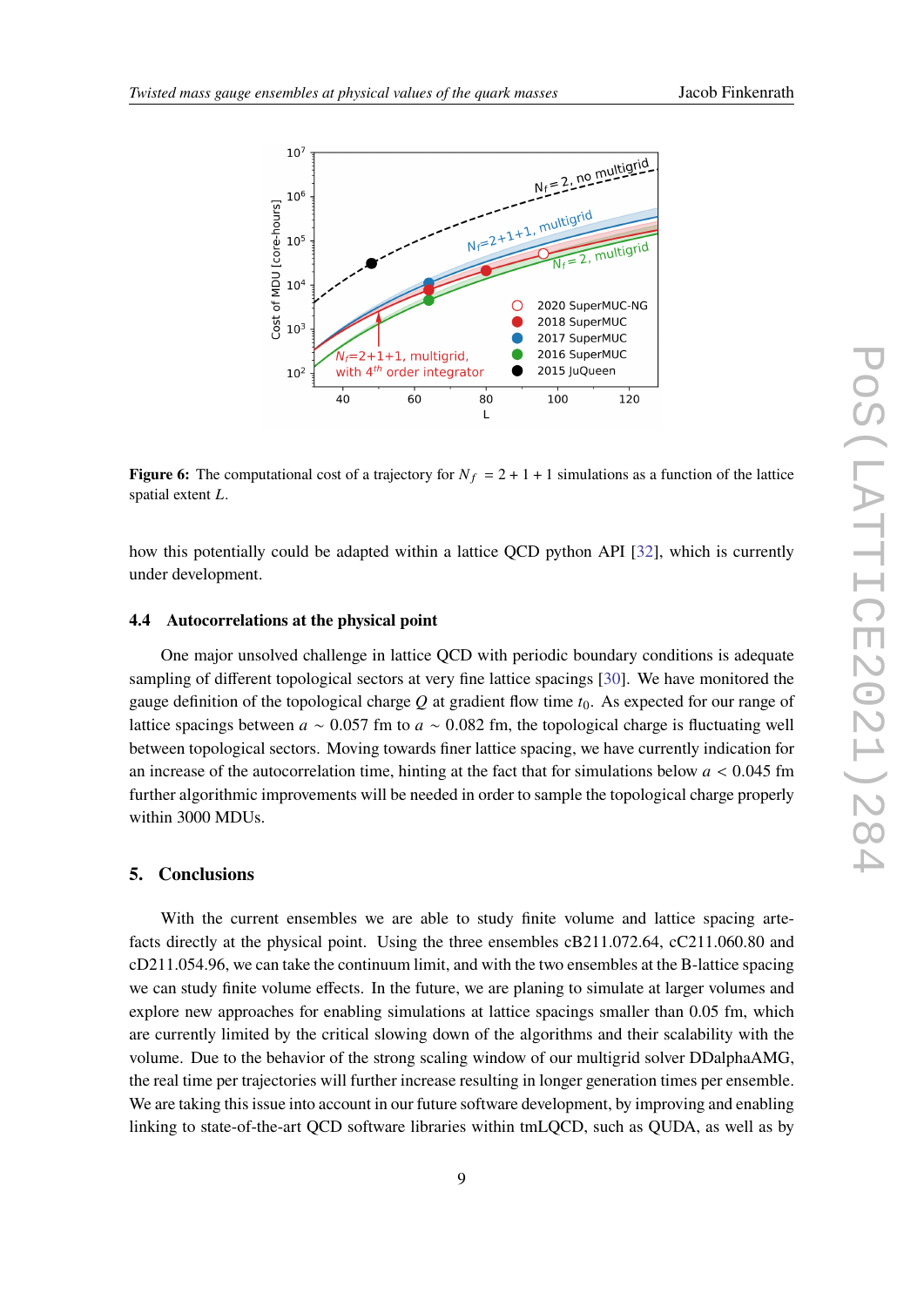



**Figure 7:** The history of the topological charge Q at gradient flow time  $t_0$  of the physical point runs plotted versus the molecular dynamics (MDUs). We show from top to bottom cB211.072.64, cB211.072.96, cC211.060.80 and two different replicas for cD211.060.80.

developing a new user-friendly flexible python API *lyncs* [\[32\]](#page-11-11). This will enable HMC simulations on the next generation of high performance systems.

## **6. Acknowledgments**

We thank all members of the ETM collaboration for a most conducive cooperation. J.F. and S.B. are supported by the H2020 project PRACE 6-IP (GA No. 82376) and the EuroCC (GA No. 951740). P. D. acknowledges support from the European Unions Horizon 2020 research and innovation programme under the Marie Skłodowska-Curie grant agreement No. 813942 (EuroPLEx) and from INFN under the research project INFN-QCDLAT. G.K. acknowledges support from project NextQCD, co-funded by the European Regional Development Fund and the Republic of Cyprus through the Research and Innovation Foundation (RIF) (EXCELLENCE/0918/0129). Partial support is provided by the H2020 European Joint Doctorate program STIMULATE grant No. 765048. We acknowledge the Gauss Centre for Supercomputing e.V. (www. gauss-centre.eu) for project pr74yo by providing computing time on SuperMUC at LRZ (www.lrz.de). The authors acknowledge the Texas Advanced Computing Center (TACC) at The University of Texas at Austin for providing HPC resources that have contributed to the research results reported within this proceeding. This work used resources from NIC on JUWELS and Jureca Booster at the JSC, under projects with ids ECY00, HBN28 and HCH02. We acknowledge PRACE for awarding us access to HAWK at HLRS, where part of our work is carried out within the project with Id Acid 4886.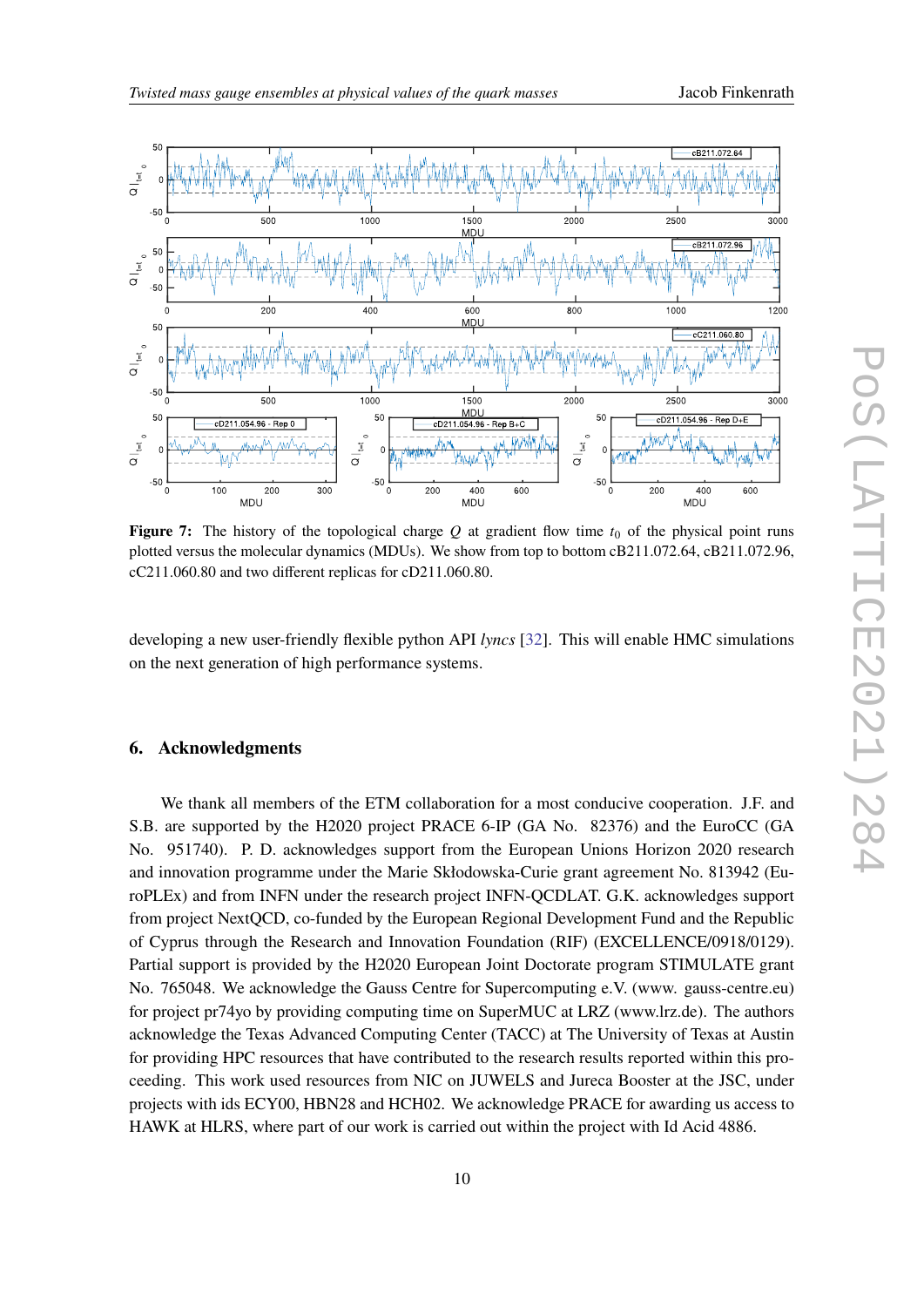#### **References**

- <span id="page-10-0"></span>[1] C. Alexandrou *et al.* [Extended Twisted Mass], Phys. Rev. D **104**, no.7, 074520 (2021) doi:10.1103/PhysRevD.104.074520 [arXiv:2104.06747 [hep-lat]].
- <span id="page-10-1"></span>[2] C. Alexandrou, S. Bacchio, P. Charalambous, P. Dimopoulos, J. Finkenrath, R. Frezzotti, K. Hadjiyiannakou, K. Jansen, G. Koutsou and B. Kostrzewa, *et al.* Phys. Rev. D **98**, no.5, 054518 (2018) doi:10.1103/PhysRevD.98.054518 [arXiv:1807.00495 [hep-lat]].
- <span id="page-10-2"></span>[3] A. Frommer, K. Kahl, S. Krieg, B. Leder and M. Rottmann, SIAM J. Sci. Comput. **36**, A1581-A1608 (2014) doi:10.1137/130919507 [arXiv:1303.1377 [hep-lat]].
- <span id="page-10-3"></span>[4] C. Alexandrou, S. Bacchio, J. Finkenrath, A. Frommer, K. Kahl and M. Rottmann, Phys. Rev. D **94**, no.11, 114509 (2016) doi:10.1103/PhysRevD.94.114509 [arXiv:1610.02370 [hep-lat]].
- <span id="page-10-4"></span>[5] R. Frezzotti and G. C. Rossi, Nucl. Phys. B Proc. Suppl. **128**, 193-202 (2004) doi:10.1016/S0920-5632(03)02477-0 [arXiv:hep-lat/0311008 [hep-lat]].
- <span id="page-10-5"></span>[6] R. Frezzotti and G. C. Rossi, JHEP **08**, 007 (2004) doi:10.1088/1126-6708/2004/08/007 [arXiv:hep-lat/0306014 [hep-lat]].
- <span id="page-10-6"></span>[7] S. R. Sharpe and J. M. S. Wu, Phys. Rev. D **71**, 074501 (2005) doi:10.1103/PhysRevD.71.074501 [arXiv:hep-lat/0411021 [hep-lat]].
- <span id="page-10-8"></span>[8] S. Aoki, R. Frezzotti and P. Weisz, Nucl. Phys. B Proc. Suppl. **73**, 915-917 (1999) doi:10.1016/S0920-5632(99)85243-8 [arXiv:hep-lat/9809179 [hep-lat]].
- <span id="page-10-7"></span>[9] A. Abdel-Rehim *et al.* [ETM], Phys. Rev. D **95**, no.9, 094515 (2017) doi:10.1103/PhysRevD.95.094515 [arXiv:1507.05068 [hep-lat]].
- <span id="page-10-9"></span>[10] A. Hasenfratz, R. Hoffmann and S. Schaefer, Phys. Rev. D **78**, 014515 (2008) doi:10.1103/PhysRevD.78.014515 [arXiv:0805.2369 [hep-lat]].
- [11] J. Finkenrath, F. Knechtli and B. Leder, Nucl. Phys. B **877**, 441-456 (2013) [erratum: Nucl. Phys. B **880**, 574-575 (2014)] doi:10.1016/j.nuclphysb.2013.10.019 [arXiv:1306.3962 [hep $lat$ ].
- <span id="page-10-10"></span>[12] C. Alexandrou, J. Finkenrath, L. Funcke, K. Jansen, B. Kostrzewa, F. Pittler and C. Urbach, Phys. Rev. Lett. **125**, no.23, 232001 (2020) doi:10.1103/PhysRevLett.125.232001 [arXiv:2002.07802 [hep-lat]].
- <span id="page-10-12"></span>[13] C. Urbach, K. Jansen, A. Shindler and U. Wenger, Comput. Phys. Commun. **174**, 87-98 (2006) doi:10.1016/j.cpc.2005.08.006 [arXiv:hep-lat/0506011 [hep-lat]].
- <span id="page-10-11"></span>[14] K. Jansen and C. Urbach, Comput. Phys. Commun. **180**, 2717-2738 (2009) doi:10.1016/j.cpc.2009.05.016 [arXiv:0905.3331 [hep-lat]].
- [15] A. Abdel-Rehim, F. Burger, A. Deuzeman, K. Jansen, B. Kostrzewa, L. Scorzato and C. Urbach, PoS **LATTICE2013**, 414 (2014) doi:10.22323/1.187.0414 [arXiv:1311.5495 [hep-lat]].